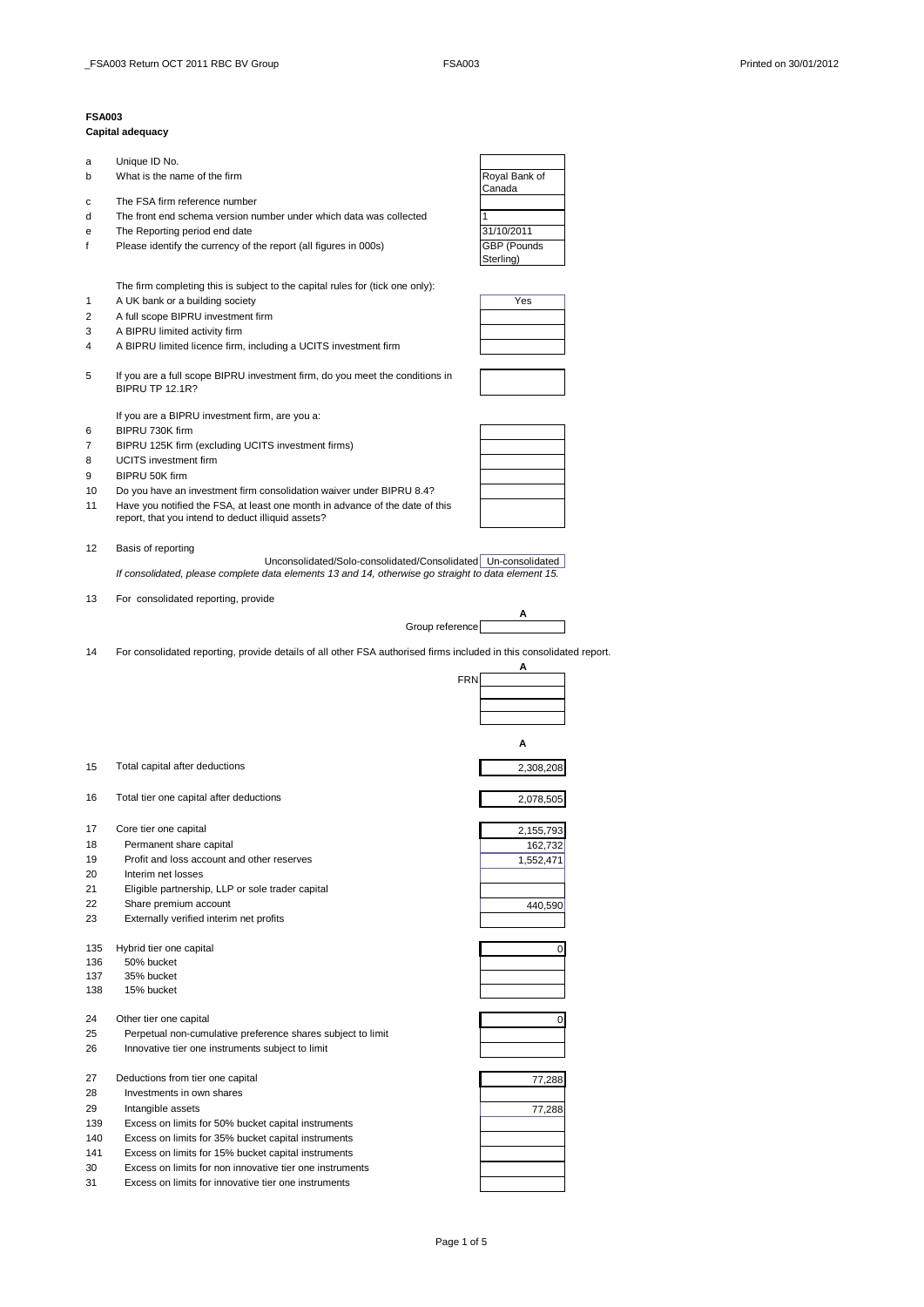- 32 Excess of drawings over profits for partnerships, LLPs or sole traders 33 Net losses on equities held in the available-for-sale financial asset category
- 34 Material holdings
- 35 Total tier two capital after deductions 254,216

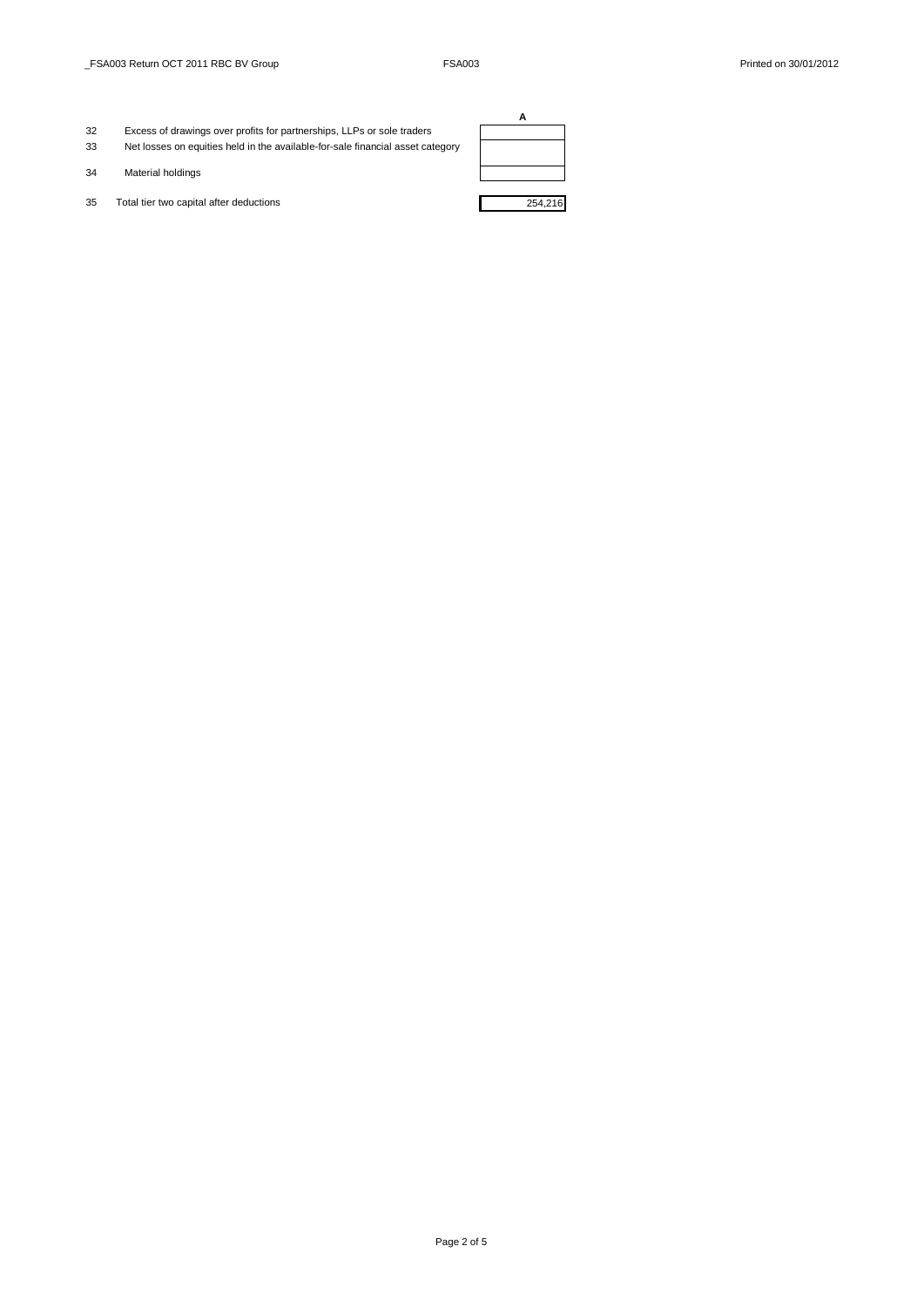|    |                                                                                                 | Α              |
|----|-------------------------------------------------------------------------------------------------|----------------|
| 36 | Upper tier two capital                                                                          | 0              |
| 37 | Excess on limits for tier one capital transferred to upper tier two capital                     |                |
| 38 | Upper tier two capital instruments                                                              |                |
| 39 | <b>Revaluation reserve</b>                                                                      |                |
| 40 | General/collective provisions                                                                   |                |
| 41 | Surplus provisions                                                                              |                |
| 42 | Lower tier two capital                                                                          | 254,216        |
| 43 | Lower tier two capital instruments                                                              | 254,216        |
| 44 | Excess on limits for lower tier two capital                                                     | 0              |
| 45 | Deductions from tier two capital                                                                | 0              |
| 46 | Excess on limits for tier two capital                                                           |                |
| 47 | Other deductions from tier two capital                                                          |                |
| 48 | Deductions from total of tiers one and two capital                                              | 24,513         |
| 49 | Material holdings                                                                               |                |
| 50 | Expected loss amounts and other negative amounts                                                |                |
| 51 | Securitisation positions                                                                        |                |
| 52 | Qualifying holdings                                                                             |                |
| 53 | <b>Contingent liabilities</b>                                                                   |                |
| 54 | Reciprocal cross-holdings                                                                       |                |
| 55 | Investments that are not material holdings or qualifying holdings                               | 24,513         |
| 56 | Connected lending of a capital nature                                                           |                |
| 57 | Total tier one capital plus tier two capital after deductions                                   | 2,308,208      |
| 58 | Total tier three capital                                                                        | 0              |
| 59 | Excess on limits for total tier two capital transferred to tier three capital                   | 0              |
| 60 | Short term subordinated debt                                                                    |                |
| 61 | Net interim trading book profit and loss                                                        | 0              |
| 62 | Excess on limit for tier three capital                                                          |                |
| 63 | Unused but eligible tier three capital (memo)                                                   | 0              |
| 64 | Total capital before deductions                                                                 | 2,308,208      |
| 65 | Deductions from total capital                                                                   | 0              |
| 66 | Excess trading book position                                                                    |                |
| 67 | Illiquid assets                                                                                 |                |
| 68 | Free deliveries                                                                                 |                |
| 69 | Base capital resources requirement                                                              | $\overline{0}$ |
|    |                                                                                                 |                |
| 70 | Total variable capital requirement                                                              | 687,152        |
| 71 | Variable capital requirement for UK banks and building societies                                | 687,152        |
| 72 | Variable capital requirement for full scope BIPRU investment firms                              |                |
| 73 | Variable capital requirement for BIPRU limited activity firms                                   |                |
| 74 | Variable capital requirement for BIPRU limited licence firms                                    |                |
| 75 | Variable capital requirement for UCITS investment firms                                         |                |
| 76 | Variable capital requirements to be met from tier one and tier two capital                      | 485,927        |
| 77 | Total credit risk capital component                                                             | 227,440        |
| 78 | Credit risk for firms not calculated under BIPRU 3 or 4 for UK consolidation group<br>reporting |                |
| 79 | Credit risk capital requirements under the standardised approach                                | 227,440        |
| 80 | Credit risk capital requirements under the IRB approach                                         |                |
| 81 | Under foundation IRB approach                                                                   |                |
| 82 | Retail IRB                                                                                      |                |
| 83 | Under advanced IRB approach                                                                     |                |
| 84 | Other IRB exposures classes                                                                     |                |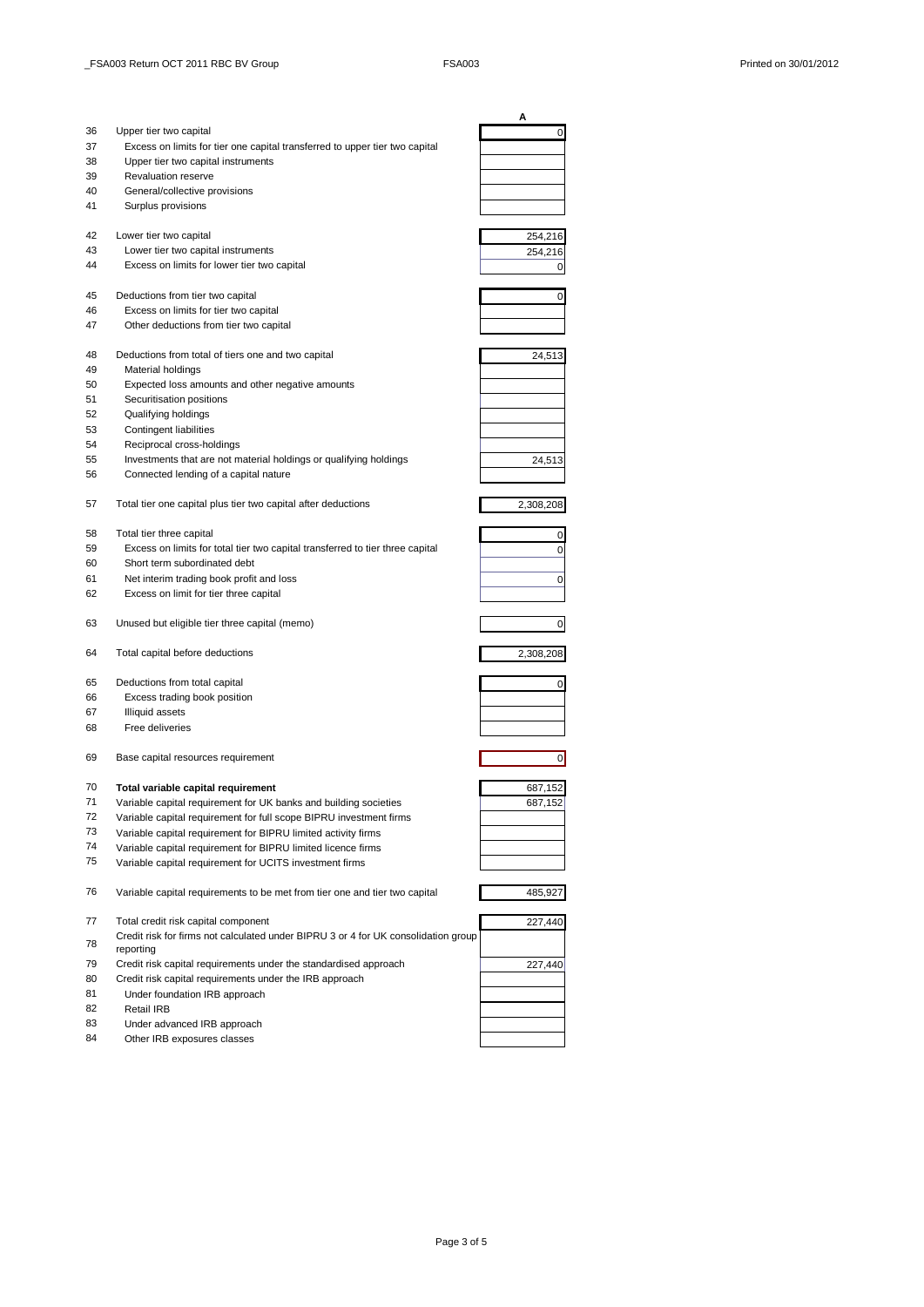|     |                                                                                 | Α            |
|-----|---------------------------------------------------------------------------------|--------------|
| 85  | Total operational risk capital requirement                                      | 88,782       |
| 86  | Operational risk for firms not calculated under BIPRU 6 for UK consolidation    |              |
|     | group reporting                                                                 |              |
| 87  | Operational risk basic indicator approach                                       | 88,782       |
| 88  | Operational risk standardised/alternative standardised approaches               |              |
| 89  | Operational risk advanced measurement approaches                                |              |
|     |                                                                                 |              |
| 90  | Reduction in operational risk capital requirement under BIPRU TP 12.1           |              |
|     |                                                                                 |              |
| 91  | Counterparty risk capital component                                             | 169,705      |
|     |                                                                                 |              |
| 92  | Capital requirements for which tier three capital may be used                   | 201,224      |
|     |                                                                                 |              |
| 93  | Total market risk capital requirement                                           | 201,224      |
|     | Market risk capital requirement for firms not calculated under BIPRU 7 for UK   |              |
| 94  | consolidation group reporting                                                   |              |
| 95  | Position, foreign exchange and commodity risks under standardised approaches    |              |
|     | (TSA)                                                                           | 201,224      |
| 96  | Interest rate PRR                                                               | 195,032      |
| 97  | <b>Equity PRR</b>                                                               | 144          |
| 98  | <b>Commodity PRR</b>                                                            | 2,627        |
| 99  | Foreign currency PRR                                                            | 3,421        |
| 100 | <b>CIU PRR</b>                                                                  |              |
| 101 | Other PRR                                                                       |              |
| 102 | Position, foreign exchange and commodity risks under internal models (IM)       |              |
|     |                                                                                 |              |
| 103 | Concentration risk capital component                                            | $\mathbf{0}$ |
|     |                                                                                 |              |
| 104 | Fixed overhead requirement                                                      |              |
|     |                                                                                 |              |
| 105 | Capital resources requirement arising from capital floors                       |              |
| 106 | Surplus (+) / Deficit (-) of own funds                                          | 1,621,056    |
| 107 | Solvency ratio (%)                                                              | 335.91       |
| 108 | Individual Capital Guidance - total capital resources                           |              |
| 109 | Individual Capital Guidance - general purpose capital                           |              |
| 142 | <b>Capital Planning Buffer</b>                                                  |              |
| 143 |                                                                                 |              |
| 110 | Draw down of Capital Planning Buffer                                            |              |
| 111 | Surplus/(deficit) total capital over ICG                                        |              |
|     | Surplus/(deficit) general purposes capital over ICG                             |              |
| 144 | Surplus/(deficit) total capital over ICG and Capital Planning Buffer            |              |
| 145 | Surplus/(deficit) general purposes capital over ICG and Capital Planning Buffer |              |
|     |                                                                                 |              |
|     | <b>MEMORANDUM ITEMS</b>                                                         |              |
| 112 | Value of portfolio under management - UCITS investment firms                    |              |
|     |                                                                                 |              |
|     | <b>Prudential filters</b>                                                       |              |
| 113 | Unrealised gains on available-for-sale assets                                   |              |
| 114 | Unrealised gains (losses) on investment properties                              |              |
| 115 | Unrealised gains (losses) on land and buildings                                 |              |
| 116 | Unrealised gains (losses) on debt instruments held in the available for sale    |              |
|     | category                                                                        |              |
| 117 | Unrealised gains (losses) on cash flow hedges of financial instruments          |              |
| 118 | Unrealised gains (losses) on fair value financial liabilities                   |              |
| 119 | Defined benefit asset (liability)                                               |              |
| 120 | Deficit reduction amount if used                                                |              |
| 121 | Deferred acquisition costs (deferred income) (DACs/DIRs)                        |              |
|     |                                                                                 |              |
|     | <b>Minority interests</b>                                                       |              |
| 122 | Minority interests included within capital resources                            |              |
| 123 | of which: innovative tier one instruments                                       |              |
|     |                                                                                 |              |
|     | <b>Profits</b>                                                                  |              |
| 124 | Profits not externally verified at the reporting date but subsequently verified |              |
|     |                                                                                 |              |
| 125 | Total capital after deductions after profits have been externally verified      |              |

## **Allocation of deductions between tier one and two capital** 126 Material insurance holdings excluded from allocation

- 127 Allocated to tier one capital
- 128 Allocated to tier two capital **0** and 0 and 0 and 0 and 0 and 0 and 0 and 0 and 0 and 0 and 0 and 0 and 0 and 0 and 0 and 0 and 0 and 0 and 0 and 0 and 0 and 0 and 0 and 0 and 0 and 0 and 0 and 0 and 0 and 0 and 0 and



Page 4 of 5